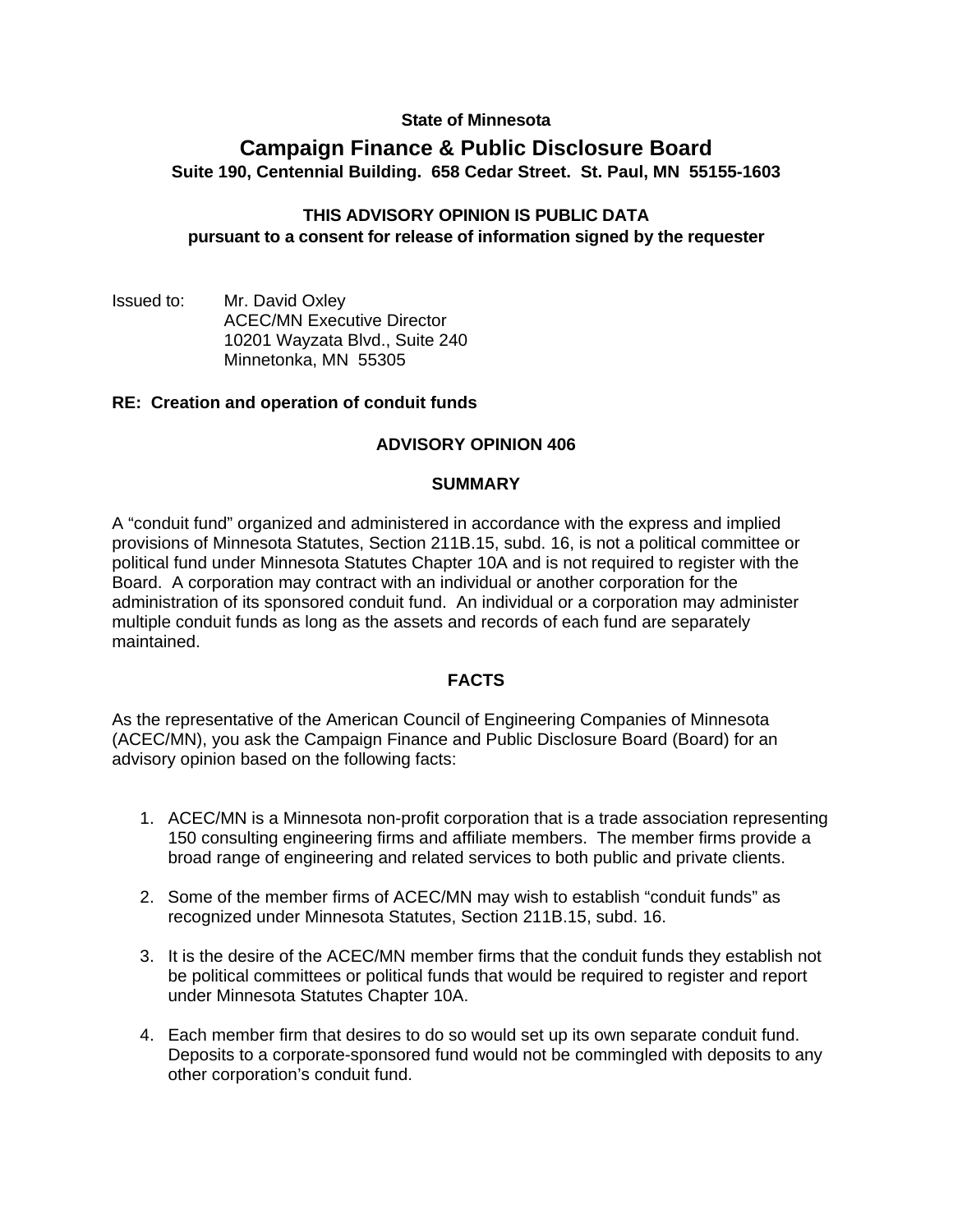- 5. A firm establishing a conduit fund may wish to contract with an outside individual to perform the administrative functions associated with the conduit fund including solicitation of the corporation's employees, receiving and recording employee deposits, and making transfers to candidates at the direction of the contributing employees.
- 6. As an alternative to contracting with an individual to perform the services described in paragraph 5, a member firm may wish to contract with ACEC/MN for those same services.
- 7. Since more than one of ACEC/MN's member firms may establish conduit funds, it is possible that the same individual, or ACEC/MN itself, may be contracted by more than one firm to perform the administrative services described in paragraph 5.

# **Issue One**

Is a conduit fund established under Minnesota Statutes, Section 211B.15, subd. 16, a political committee or a political fund that is required to register and report under Minnesota Statutes Chapter 10A?

# **Opinion One**

The question of corporation-sponsored employee contribution programs was first addressed by the Board in Advisory Opinion number 6 in 1974. At that time, Minnesota Statutes, Section 211B.15, subd. 16, had not been enacted, but the concept of a "conduit fund" existed in federal law. In Advisory Opinion number 6, the Board concluded that a corporation may establish a nonpartisan conduit plan to solicit voluntary contributions from employees if the individual employee making the contribution retains sole control over the disposition of the employee's accumulated funds.

The Board concluded in Opinion number 6 that if the conditions for a nonpartisan conduit fund were met, the fund did not constitute a political committee or a political fund that was required to register with and report to the Board because the corporate sponsor had no control over which candidates would receive contributions from the fund.

In 1996, the legislature enacted Minnesota Statutes, Section 211B.15, subd. 16, which codified the concept of and right to establish a "conduit fund" and, for the first time in statute, used the term "conduit fund". The enactment of this section strengthens the Board's 1974 conclusion that a properly formed and administered conduit fund is not a political committee or political fund under Chapter 10A.

While Chapter 211B is not within the Board's specific jurisdiction to interpret, it is necessary to review the conduit fund provisions in conjunction with the definitions of a political committee and a political fund under Chapter 10A in order to determine whether the conduit fund is something *other than* a political committee or a political fund.

Section 211B.15, subd. 16, sets forth the requirements for a conduit fund. The key requirements that separate such a fund from a Chapter 10A political committee or political fund are: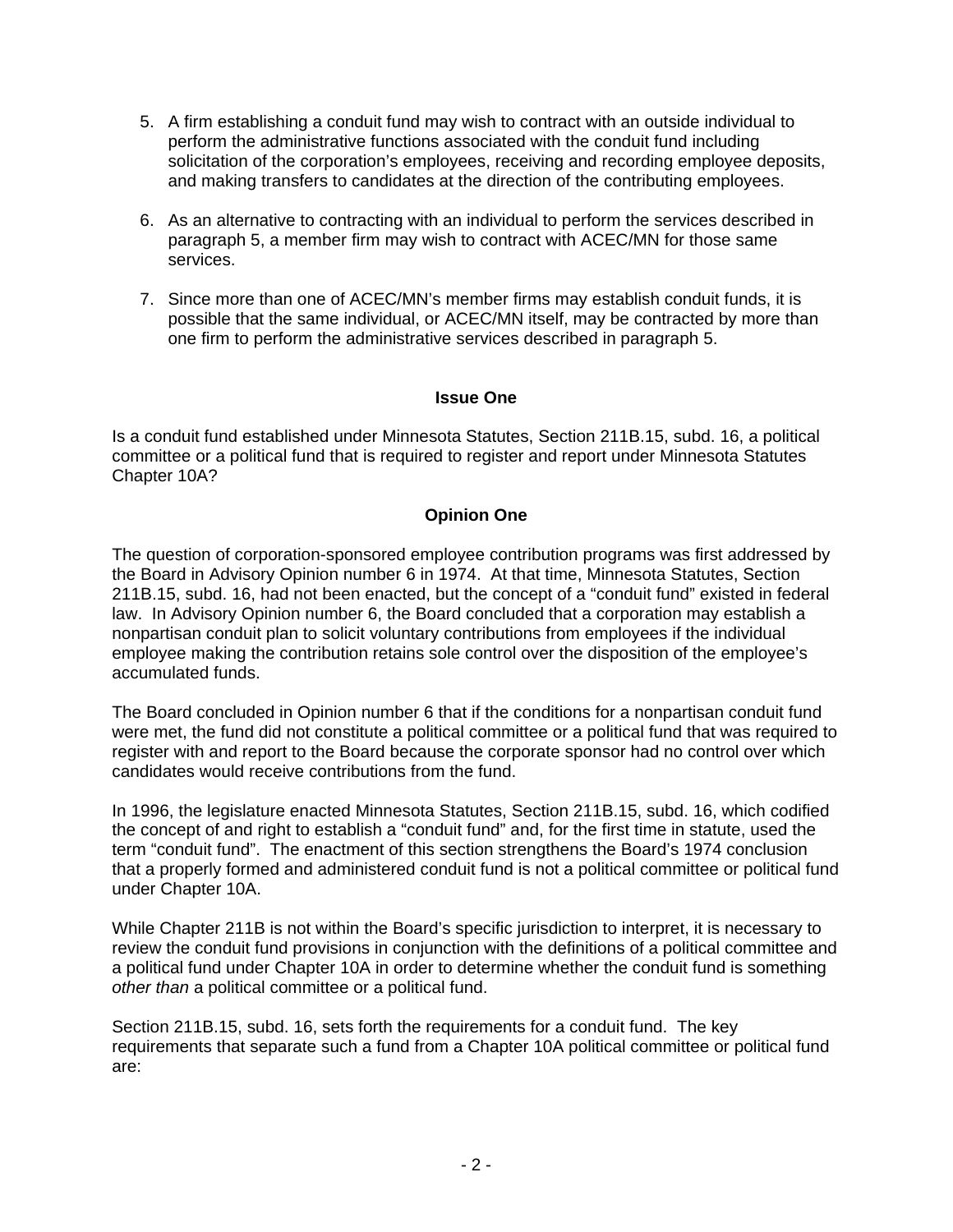1. All solicitations for contributions to a corporate conduit fund that are directed to employees by the corporation "must be in writing, informational and nonpartisan in nature, and not promotional for any particular candidate or group of candidates" 2. "The solicitation must consist only of a general request on behalf of [the conduit fund] and must state that there is no minimum contribution, that a contribution or lack thereof will in no way impact the employee's employment".

3. The solicitation must also state that "the employee must direct the contribution to candidates of the employee's choice, and that any response by the employee shall remain confidential and shall not be directed to the employee's supervisors or managers".

The statutory requirements, when read as a whole, suggest some additional implicit requirements.

First, the concept of a conduit fund is embodied in a section regulating corporate participation in the political process. Implied in this fact and the language of the statute is the condition that a conduit fund may be established only by a corporation as defined in Minnesota Statutes, Section 211B.15, subd. 1. Also implicit is the condition that a conduit fund must be established by a single corporation. Multiple corporations may not participate in a single conduit fund. Each conduit fund must maintain its own depository and financial records.

Second, the section consistently refers to employee[s]. This reference implies that contributions to a conduit fund may be solicited and accepted only from the corporate sponsor's employees.

Third, the section refers to the content of a solicitation to an employee, indicating that the solicitation must state that that the employee must direct the distribution of that employee's contributions to the conduit fund. Implicit in this provision (which specifies terms of the written solicitation) is the substantive requirement that the employee must, in fact, direct the distribution to candidates of his or her contributions to the conduit fund. The corporate sponsor may not be involved directly or indirectly in the determination of the recipients of an employee's contributions to the fund.

Finally, the section refers only to contributions to candidates. Implicit in these references is the condition that a conduit fund is a fund that does not make contributions to political committees or political funds or party units registered with the Board.

If a conduit fund meets the explicit requirements of §211B.15, subd 16, as well as the implicit requirements described above, the conduit fund is not a political committee or a political fund under Chapter 10A and is not required to register with or report to the Board.

## **Issue Two**

May a corporation that has a properly organized and administered conduit fund retain and pay with corporate funds an individual, who is not an employee of the corporation, to handle some or all of the administrative aspects of the fund, including solicitation of the corporation's employees, receiving and recording employee deposits, receiving direction from employees as to the beneficiary of the employee's contributions, and making the transfers to candidates at the direction of the contributing employees?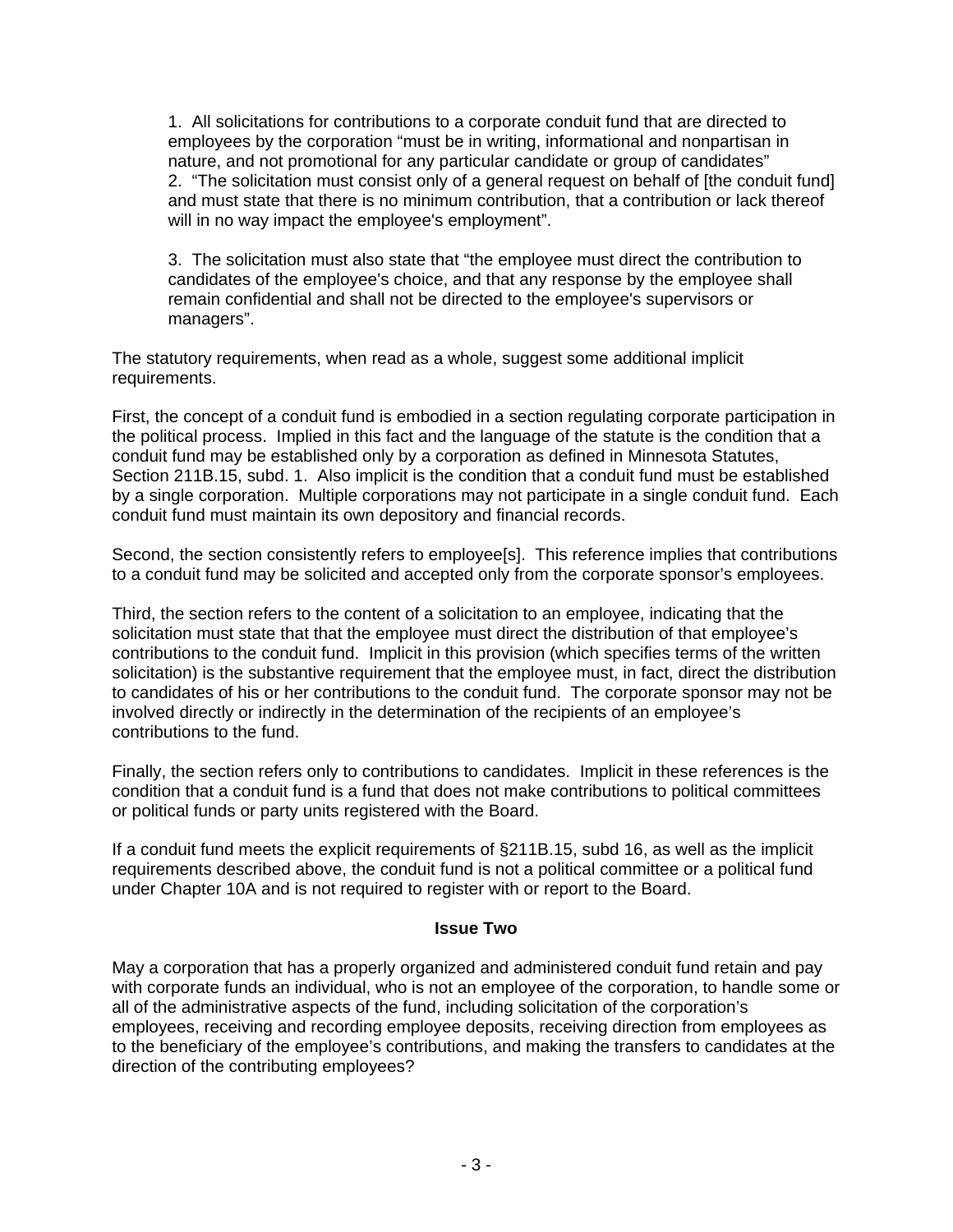#### **Opinion Two**

If a corporate conduit fund meets the requirements set forth in Opinion One, the fund's status with respect to Chapter 10A is not altered by the corporation's decision to pay an outside individual to administer the fund rather than undertaking that administration with corporate employees. Even if administration of the fund is contracted to another entity, the corporation retains the responsibility for compliance with applicable statutes.

#### **Issue Three**

May a corporation that has a properly organized and administered conduit fund retain and pay with corporate funds another corporate entity, such as the trade association of which the corporation is a member, to handle some or all of the administrative aspects of the fund, including solicitation of the corporation's employees, receiving and recording employee deposits, receiving direction from employees as to the beneficiary of the employee's contributions, and making the transfers to candidates at the direction of the contributing employees?

### **Opinion Three**

If a corporate conduit fund meets the requirements set forth in Opinion One, the fund's status with respect to Chapter 10A is not altered by the corporation's decision to contract with another corporation, including the trade association of which the corporate employer is a member, to administer the fund rather than undertaking that administration with corporate employees. Even if administration of the fund is contracted to another entity, the corporation retains the responsibility for compliance with applicable statutes.

Caveat: The Board expresses no opinion as to whether undertaking such administrative tasks may affect the tax-exempt status of the nonprofit corporation assuming those responsibilities.

## **Issue Four**

Does the Board's opinion change if the individual or corporate entity contracted to administer the conduit fund also administers conduit funds established by other corporate employers?

## **Opinion Four**

The fact that an individual or corporate administrator may administer multiple corporate conduit funds does not make the administered funds political committees or political committees or funds as long as each conduit fund independently meets the requirements of Opinion One.

#### **Board Note**

In order to avoid confusion by the recipient of a contribution made through a conduit fund, the Board advises that the fund include with each contribution a letter explaining that the contribution is made through an employee conduit fund established under Minnesota Statutes section 211B.15, subd. 16, and that that the contribution(s) should be reported as being from the individuals and in the amounts listed.

Issued May 5, 2009

1. Ahela Atterna

A. Hilda Bettermann, Chair Campaign Finance and Public Disclosure Board